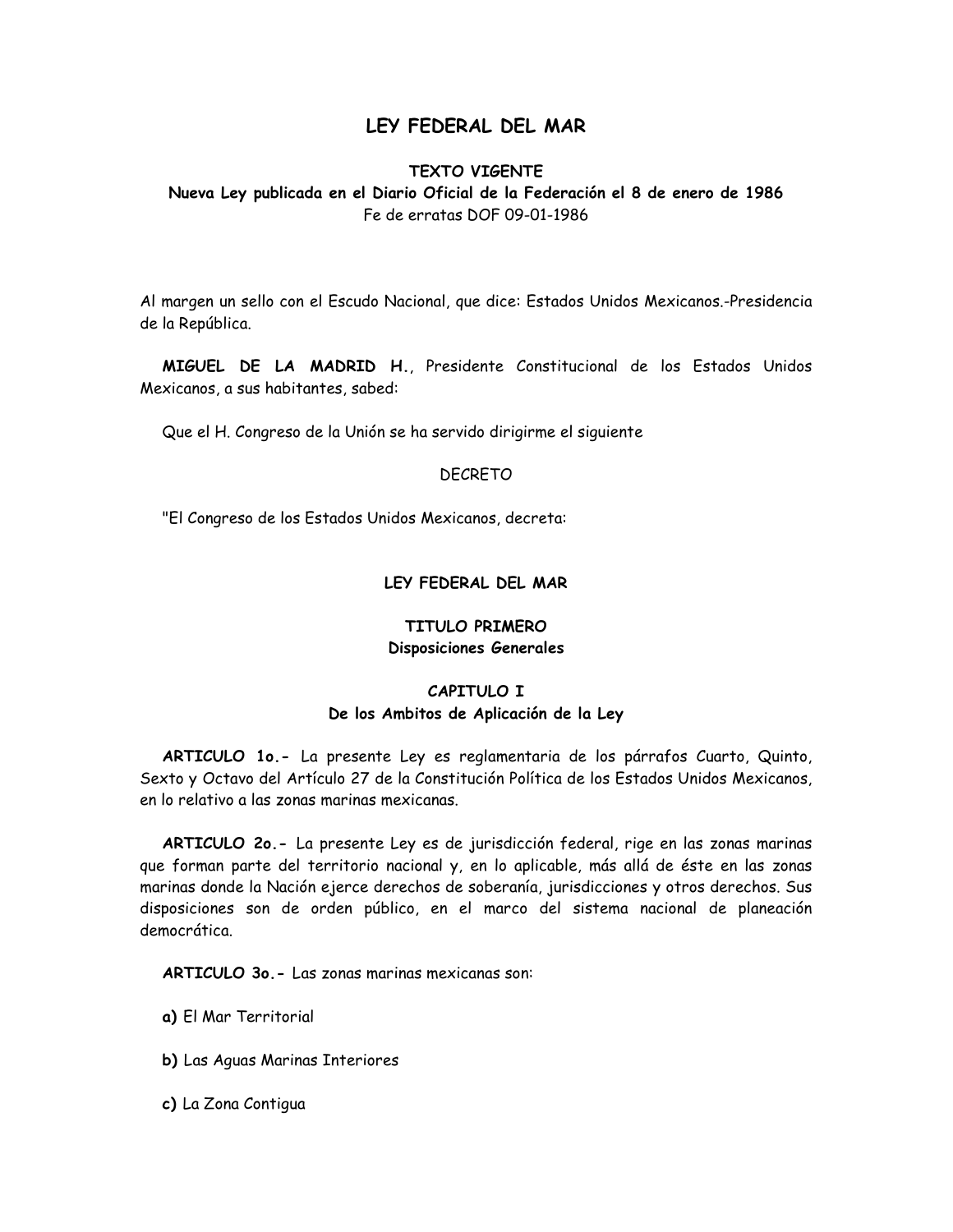d) La Zona Económica Exclusiva

e) La Plataforma Continental y las Plataformas Insulares y

f) Cualquier otra permitida por el derecho internacional.

ARTICULO 40.- En las zonas enumeradas en el Artículo anterior, la Nación ejercerá los poderes, derechos, jurisdicciones y competencias que esta misma Ley establece, de conformidad con la Constitución Política de los Estados Unidos Mexicanos y con el derecho internacional

ARTICULO 50.- Los Estados extranjeros y sus nacionales, al realizar actividades en las zonas marinas enumeradas en el Artículo 30., observarán las disposiciones que para cada una de ellas establece la presente Ley, con los derechos y obligaciones consecuentes.

ARTICULO 60.- La soberanía de la Nación y sus derechos de soberanía, jurisdicciones y competencias dentro de los límites de las respectivas zonas marinas, conforme a la presente Ley, se ejercerán según lo dispuesto por la Constitución Política de los Estados Unidos Mexicanos, el derecho internacional y la legislación nacional aplicable, respecto a:

I. - Las obras, islas artificiales, instalaciones y estructuras marinas;

II.- El régimen aplicable a los recursos marinos vivos, inclusive su conservación y utilización;

III.- El régimen aplicable a los recursos marinos no vivos, inclusive su conservación y utilización:

IV.- El aprovechamiento económico del mar, inclusive la utilización de minerales disueltos en sus aguas, la producción de energía eléctrica o térmica derivada de las mismas, de las corrientes y de los vientos, la captación de energía solar en el mar, el desarrollo de la zona costera, la maricultura, el establecimiento de parques marinos nacionales, la promoción de la recreación y el turismo y el establecimiento de comunidades pesqueras;

V.- La protección y preservación del medio marino, inclusive la prevención de su contaminación; y

VI.- La realización de actividades de investigación científica marina.

ARTICULO 70.- Corresponde al Poder Ejecutivo Federal la aplicación de esta Ley, a través de las distintas dependencias de la Administración Pública Federal que, de conformidad con la Ley Orgánica de ésta y demás disposiciones legales vigentes, son autoridades nacionales competentes según las atribuciones que confieren a cada una de ellas.

ARTICULO 80.- El Poder Ejecutivo Federal podrá negociar acuerdos con Estados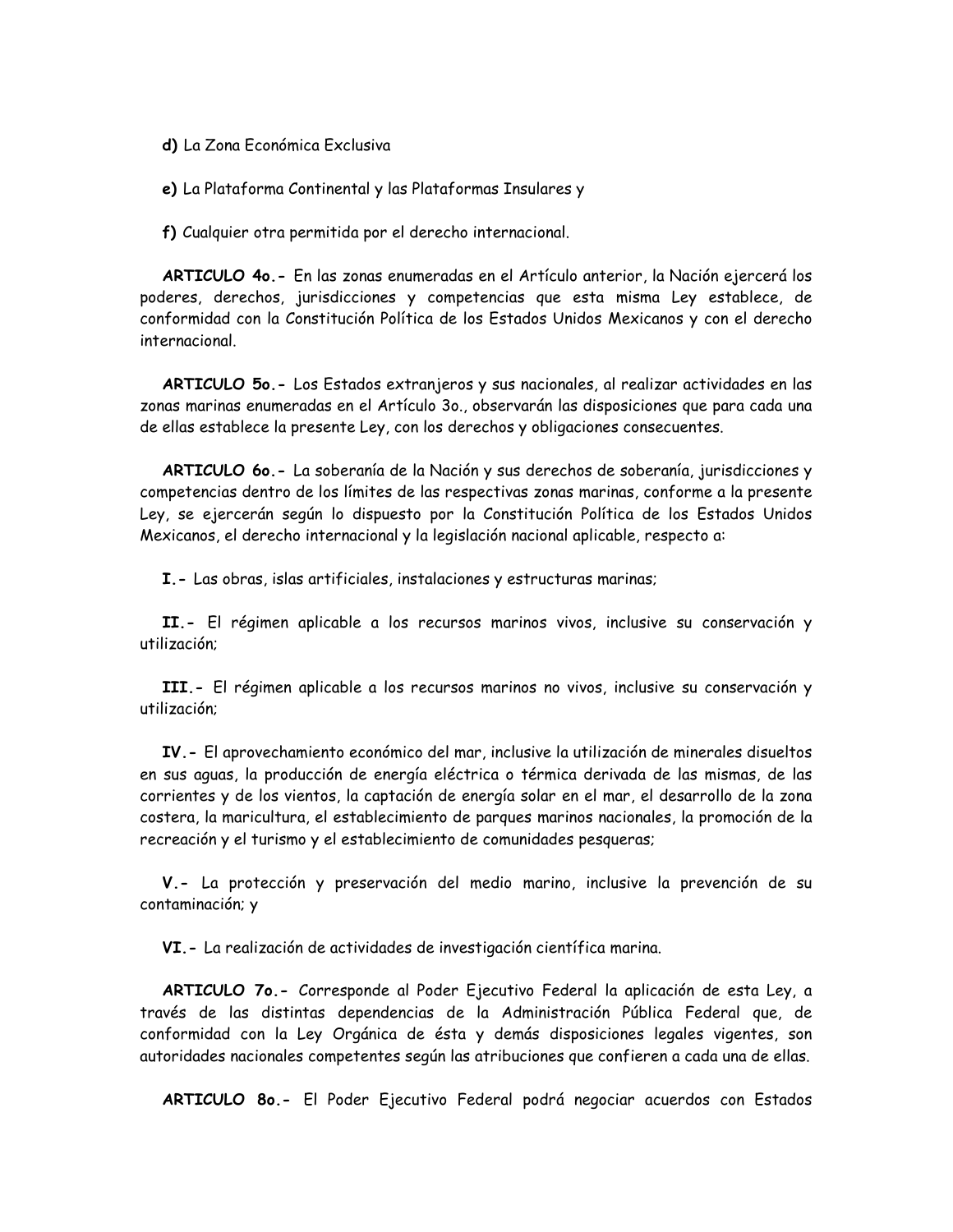vecinos, para la delimitación de las líneas divisorias entre las zonas marinas mexicanas y las correspondientes zonas colindantes de jurisdicción nacional marina de cada uno de ellos, en aquellos casos en que se produzca una superposición entre las mismas, de conformidad con el derecho internacional.

ARTICULO 90.- No se extenderán las zonas marinas mexicanas más allá de una línea media, cuyos puntos sean equidistantes de los puntos más próximos de las líneas de base a partir de las cuales se mida la anchura del Mar Territorial de un Estado vecino, salvo acuerdo en contrario con ese Estado

El Poder Ejecutivo Federal no reconocerá la extensión unilateral de las zonas marinas de un Estado vecino, más allá de una línea media, cuyos puntos sean equidistantes de los puntos más próximos de las líneas de base a partir de las cuales se mide la anchura del Mar Territorial mexicano. En estos casos, el Poder Ejecutivo Federal buscará la negociación con el Estado vecino en cuestión, a fin de acordar una solución recíprocamente aceptable.

ARTICULO 10. - El goce de los derechos que esta Ley dispone a favor de embarcaciones extranjeras, depende de que exista reciprocidad, con el Estado cuya bandera enarbolan, a favor de las embarcaciones nacionales, y siempre que se esté dentro de lo dispuesto por la Constitución Política de los Estados Unidos Mexicanos y por el derecho internacional.

ARTICULO 11.- El Poder Ejecutivo Federal se asegurará de que las relaciones marítimas con otros Estados se lleven a cabo bajo el principio de la reciprocidad internacional, mismo que aplicará tanto en cuanto a las zonas marinas mexicanas como a las establecidas por esos Estados, respecto a cualquier actividad realizada por ellos o por sus nacionales con estricto apego al derecho internacional.

ARTICULO 12.- El reconocimiento de la Nación a los actos de delimitación de las zonas marinas de otros Estados, se hará con estricto apego a las normas del derecho internacional y con base en la reciprocidad.

ARTICULO 13.- El Poder Ejecutivo Federal se asegurará de que las autoridades nacionales competentes observen las normas internacionales aplicables que reconocen el derecho de los países sin litoral para enarbolar un pabellón.

## CAPITULO II De las Instalaciones Marítimas

ARTICULO 14.- Las islas artificiales, instalaciones y estructuras no tienen Mar Territorial propio y su presencia no afecta la delimitación del Mar Territorial, de la Zona Económica Exclusiva o de la Plataforma Continental.

ARTICULO 15.- La Nación tiene jurisdicción exclusiva sobre las islas artificiales, instalaciones y estructuras en la Zona Económica Exclusiva y en la Plataforma Continental y en las Plataformas Insulares, incluida la jurisdicción en materia de reglamentos aduaneros, fiscales, sanitarios, de seguridad y de inmigración.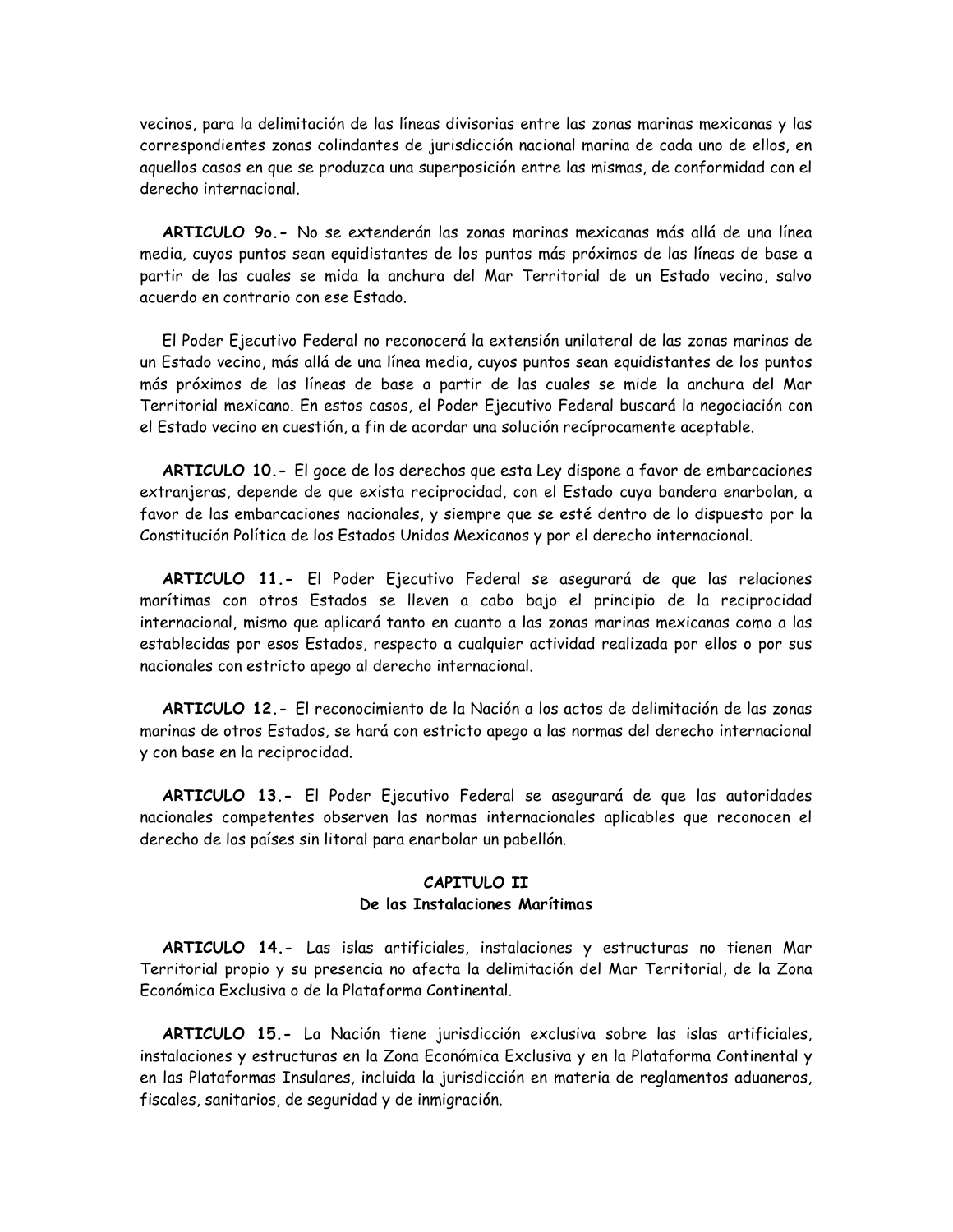ARTICULO 16.- La Nación tiene derecho exclusivo en las zonas marinas mexicanas, de construir, así como el de autorizar y reglamentar la construcción, operación y utilización de islas artificiales, de instalaciones y estructuras, de conformidad con la presente Ley, la Ley General de Bienes Nacionales, la Ley de Obras Públicas y demás disposiciones aplicables en vigor.

ARTICULO 17.- La construcción, instalación, conservación, mantenimiento, reparación y demolición de los bienes inmuebles dedicados a la exploración, localización, perforación, extracción y desarrollo de recursos marinos, o destinados a un servicio público o al uso común en las zonas marinas mexicanas, deberá hacerse observando las disposiciones legales vigentes en la materia.

#### CAPITULO III

#### De los Recursos y del Aprovechamiento Económico del Mar

ARTICULO 18.- La aplicación de la presente Ley se llevará a cabo en estricta observancia de la legislación sobre pesca, de las disposiciones emanadas de ella y otras aplicables, en cuanto a medidas de conservación y utilización por nacionales o extranjeros de los recursos vivos en las zonas marinas mexicanas.

ARTICULO 19.- La exploración, explotación, beneficio, aprovechamiento, refinación, transportación, almacenamiento, distribución y venta de los hidrocarburos y minerales submarinos, en las zonas marinas mexicanas, se rige por las Leyes Reglamentarias del Artículo 27 Constitucional en el Ramo del Petróleo y en Materia Minera y sus respectivos Reglamentos, así como por las disposiciones aplicables de la presente Ley.

ARTICULO 20.- Cualquier actividad que implique la explotación, uso y aprovechamiento económico de las zonas marinas mexicanas, distintas de las previstas en los dos Artículos anteriores del presente Título, se rigen por las disposiciones reglamentarias de los párrafos cuarto, quinto y sexto del Artículo 27 de la Constitución Política de los Estados Unidos Mexicanos, así como por la presente Ley y las demás leyes y reglamentos aplicables.

## CAPITULO IV

## De la Protección y Preservación del Medio Marino y de la Investigación Científica Marina

ARTICULO 21.- En el ejercicio de los poderes, derechos, jurisdicciones y competencias de la Nación dentro de las zonas marinas mexicanas, se aplicarán la Ley Federal de Protección al Ambiente, la Ley General de Salud, y sus respectivos Reglamentos, la Ley Federal de Aguas y demás leyes y reglamentos aplicables vigentes o que se adopten, incluidos la presente Ley, su reglamento y las normas pertinentes del derecho internacional para prevenir, reducir y controlar la contaminación del medio marino.

ARTICULO 22.- En la realización de actividades de investigación científica en las zonas marinas mexicanas, se aplicarán los siguientes principios: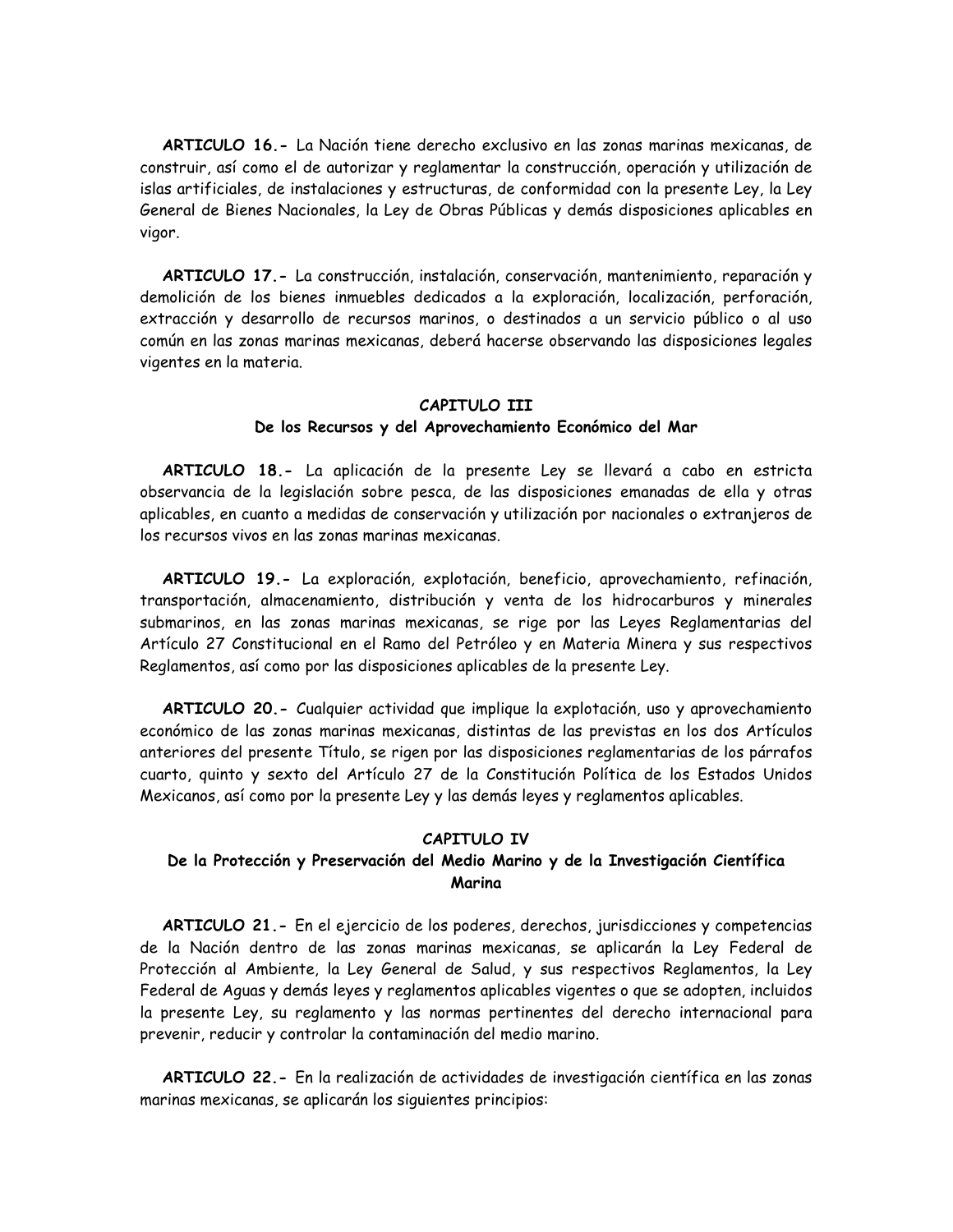I.- Se realizarán exclusivamente con fines pacíficos.

II.- Se realizarán con métodos y medios científicos adecuados, compatibles con la presente Ley y demás leyes aplicables y con el derecho internacional.

III.- No interferirán injustificadamente con otros usos legítimos del mar compatibles con esta Ley y con el derecho internacional.

IV.- Se respetarán todas las leyes y reglamentos pertinentes a la protección y preservación del medio marino.

V.- No constituirán fundamento jurídico para ninguna reivindicación sobre parte alguna del medio marino o sus recursos.

VI.- Cuando conforme a la presente Ley sean permitidos para su realización por extranjeros se asegurará el mayor grado posible de participación nacional, y

VII.- En el caso de la fracción anterior, la nación se asegurará que se le proporcionen los resultados de la investigación y, si así lo solicita, la asistencia necesaria para su interpretación y evaluación.

# TITULO SEGUNDO De las Zonas Marinas Mexicanas

### CAPITULO I Del Mar Territorial

ARTICULO 23.- La Nación ejerce soberanía en una franja del mar, denominada Mar Territorial, adyacente tanto a las costas nacionales, sean continentales o insulares, como a las Aguas Marinas Interiores.

ARTICULO 24.- La soberanía de la Nación se extiende al espacio aéreo sobre el Mar Territorial, al lecho y al subsuelo de ese Mar.

ARTICULO 25.- La anchura del Mar Territorial mexicano, es de 12 millas marinas (22,224 metros), medidas de conformidad con las disposiciones de esta Ley y su Reglamento.

ARTICULO 26. - Los límites del Mar Territorial se miden a partir de líneas de base, sean normales o rectas, o una combinación de las mismas, determinadas de conformidad con las disposiciones del Reglamento de la presente Ley.

ARTICULO 27.- El límite exterior del Mar Territorial es la línea cada uno de cuyos puntos está a una distancia de 12 millas marinas (22,224 metros), del punto más próximo de las líneas que constituyan su límite interior, determinadas de conformidad con el Artículo 26 de esta Ley y con las disposiciones pertinentes de su Reglamento.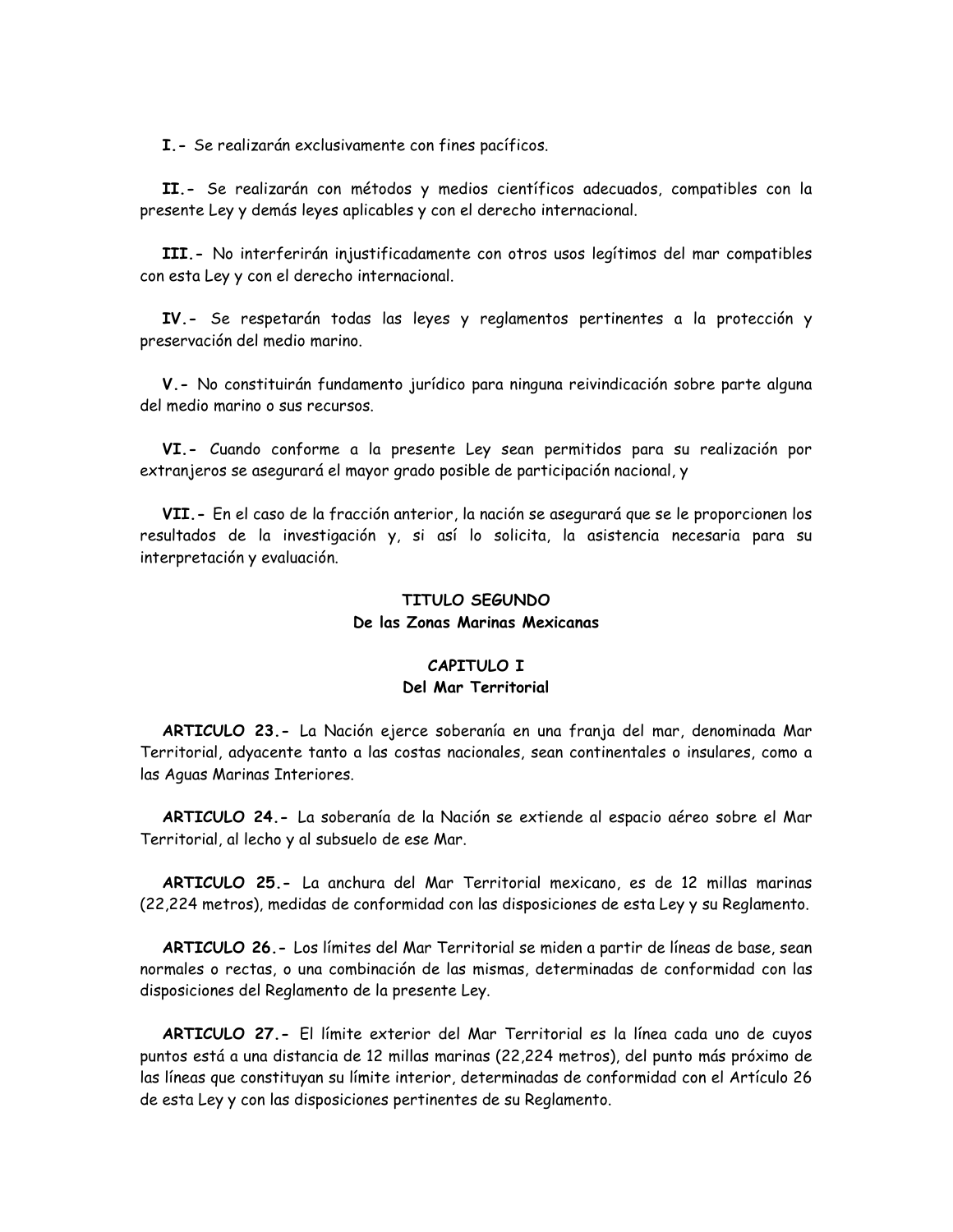ARTICULO 28.- Cualquier esclavo que ingrese al Mar Territorial en una embarcación extranjera alcanzará, por ese solo hecho, su libertad y la protección de las leyes, en los términos del Artículo 2 de la Constitución Política de los Estados Unidos Mexicanos.

ARTICULO 29.- Las embarcaciones de todos los Estados, sean ribereños o sin litoral, gozan del derecho de paso inocente a través del Mar Territorial mexicano.

ARTICULO 30. - Cuando una embarcación de querra extranjera no cumpla las normas de esta Ley, de su Reglamento y de otras disposiciones legales nacionales relativas al paso por el Mar Territorial, y no acate la invitación que se le haga para que las cumpla, podrá exigírsele que salga inmediatamente del Mar Territorial mexicano.

ARTICULO 31.- El Poder Ejecutivo Federal exigirá la responsabilidad del Estado del pabellón por cualquier pérdida o daño que sufra la Nación como resultado del incumplimiento por una embarcación de guerra u otra embarcación de Estado destinada a fines no comerciales, de las leyes y reglamentos nacionales relativos al paso por el Mar Territorial o de las disposiciones de esta Ley, su Reglamento y otras normas aplicables de derecho internacional.

# Fe de erratas al artículo DOF 09-01-1986

ARTICULO 32.- Con las excepciones previstas en las disposiciones de este Título, ninguna disposición de esta Ley afectará a las inmunidades a que tienen derecho las embarcaciones extranjeras de guerra y otras embarcaciones de Estado destinadas a fines no comerciales, por estar sujetas sólo a la jurisdicción del Estado de su pabellón y, con base en la reciprocidad a las embarcaciones de Estado destinadas a fines comerciales.

ARTICULO 33.- El sobrevuelo de aeronaves extranjeras en el Mar Territorial está sujeto a las leyes nacionales, de conformidad con las obligaciones internacionales de los Estados Unidos Mexicanos en la materia y su inspección, vigilancia y control quedan sujetas exclusivamente a la jurisdicción y competencia del Poder Ejecutivo Federal, en los términos de la Ley de Vías Generales de Comunicación y otras disposiciones legales vigentes.

## CAPITULO II De las Aguas Marinas Interiores

ARTICULO 34.- La Nación ejerce soberanía en las áreas del mar denominadas Aguas Marinas Interiores, comprendidas entre las costas nacionales, tanto continentales como insulares, y el Mar Territorial mexicano.

ARTICULO 35.- La soberanía de la Nación se extiende al espacio aéreo sobre las Aguas Marinas Interiores, al lecho y al subsuelo de esas aguas.

ARTICULO 36.- Son aguas Marinas Interiores aquellas comprendidas entre la costa y las líneas de base, normales o rectas, a partir de las cuales se mide el Mar Territorial, de conformidad con las disposiciones pertinentes del Reglamento de la presente Ley y que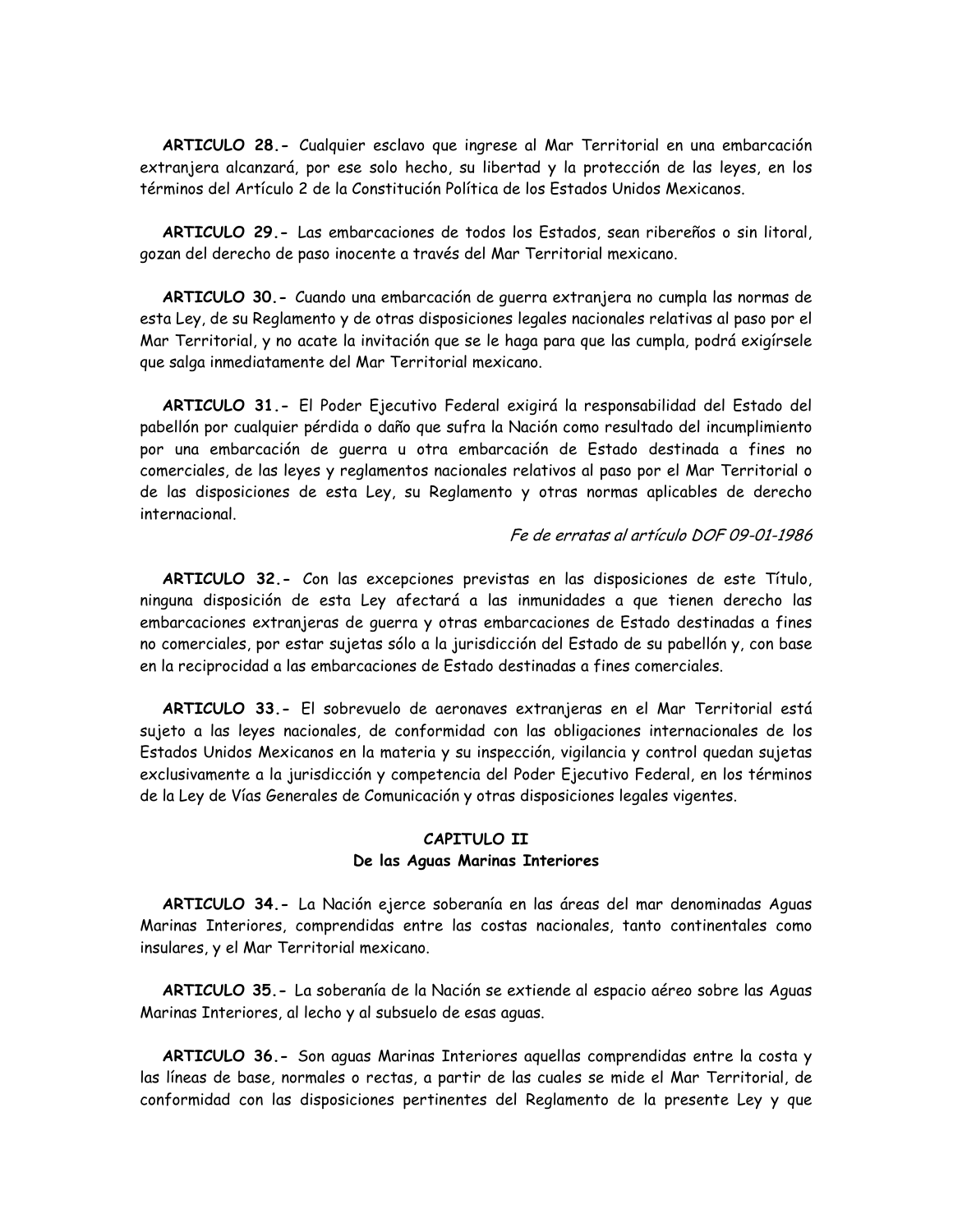incluyen:

I.- La parte norte del Golfo de California;

II - Las de las bahías internas:

III. - Las de los puertos;

IV. - Las internas de los arrecifes; y

V.- Las de las desembocaduras o deltas de los ríos, lagunas y estuarios comunicados permanente o intermitentemente con el mar.

ARTICULO 37.- El límite interior de las Aguas Marinas Interiores coincide con la línea de bajamar a lo largo de la costa, cuando esta línea no se toma como base para medir el Mar Territorial de conformidad con las disposiciones en el Reglamento de la presente Ley, tal como aparezca en las cartas a gran escala reconocidas oficialmente por los Estados Unidos Mexicanos.

ARTICULO 38.- Para los efectos del límite interior de las Aguas Marinas Interiores, la línea de bajamar es la línea de mayor flujo y reflujo donde llegan las aguas marinas en un momento dado a lo largo de las costas continentales o insulares de la Nación.

ARTICULO 39.- El límite exterior de las Aguas Marinas Interiores coincide idénticamente con las líneas de base a partir de las cuales se mide el mar Territorial, tal como aparezca en las cartas a gran escala reconocidas oficialmente por los Estados Unidos Mexicanos.

ARTICULO 40.- La delimitación de Aguas Marinas Interiores en Zonas de colindancia con zonas marinas de jurisdicción nacional de Estados vecinos, se considerará comprendida en la delimitación que sea fijada o acordada para la línea divisoria entre el Mar Territorial mexicano y el Mar Territorial u otras zonas marinas de jurisdicción nacional de esos Estados vecinos, de conformidad con los Artículos 80. y 90. de esta Ley y con las disposiciones pertinentes de su reglamento.

ARTICULO 41.- Las embarcaciones extranjeras que naveguen en las Aguas Marinas Interiores quedan sujetas, por ese solo hecho, al cumplimiento de esta Ley, de su Reglamento y de las demás disposiciones legales aplicables de la República.

# CAPITULO III De la Zona Contigua

ARTICULO 42.- La Nación tiene en una zona contigua a su Mar Territorial, designada con el nombre de Zona Contigua, competencia para tomar las medidas de fiscalización necesarias con el objeto de: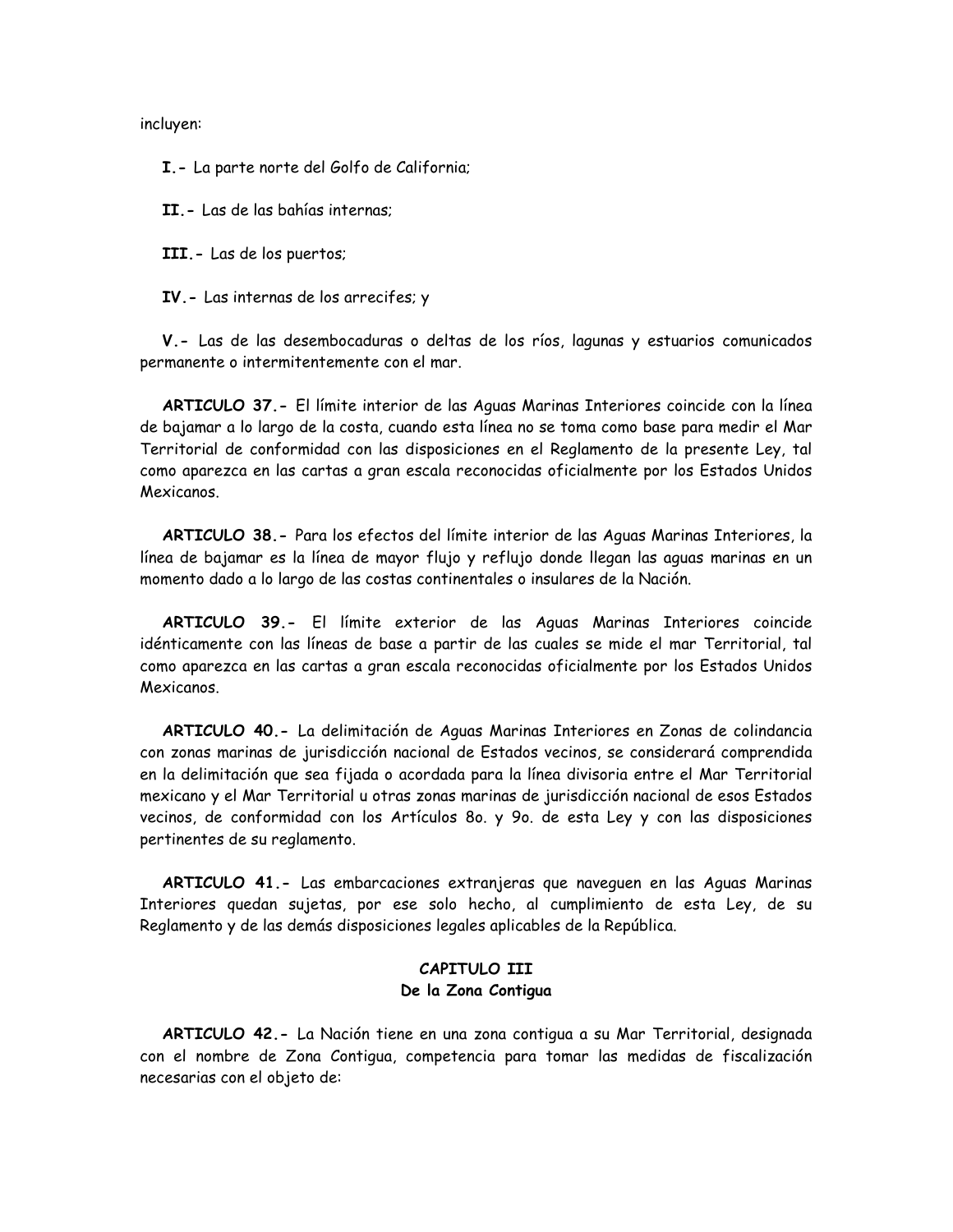I.- Prevenir las infracciones de las normas aplicables de esta Ley, de su Reglamento y de las leyes y reglamentos aduaneros, fiscales, de inmigración o sanitarios que pudieren cometerse en el territorio, en las Aguas Marinas Interiores o en el Mar Territorial mexicanos; y

II. - Sancionar las infracciones a dichas normas aplicables de esta Ley, de su Reglamento y de esas leyes y reglamentos cometidas en el territorio, en las Aguas Marinas Interiores o en el Mar Territorial.

ARTICULO 43.- La Zona Contigua de México se extiende a 24 millas marinas (44,448) metros), contadas desde las líneas de base a partir de las cuales, de conformidad con el Artículo 26 de esta Ley, y con las disposiciones pertinentes de su Reglamento, se mide la anchura del Mar Territorial mexicano.

ARTICULO 44.- El límite inferior de la Zona Contigua coincide idénticamente con el límite exterior del Mar Territorial, determinado este último de conformidad con el Artículo 27 de la presente Ley y con las disposiciones pertinentes de su Reglamento y que aparezcan en las cartas reconocidas oficialmente por los Estados Unidos Mexicanos.

ARTICULO 45.- El límite exterior de la Zona Contigua mexicana, es la línea cada uno de cuyos puntos está, del punto más próximo de las líneas de base del Mar Territorial determinadas en el Artículo 26 de esta Ley, a una distancia de 24 millas marinas (44,448 metros).

## CAPITULO IV De la Zona Económica Exclusiva

ARTICULO 46.- La Nación ejerce en una Zona Económica Exclusiva situada fuera del Mar Territorial y adyacente a éste:

I.- Derechos de soberanía para los fines de exploración y explotación, conservación y administración de los recursos naturales, tanto vivos como no vivos, ya sean renovables o no renovables, del lecho y el subsuelo del mar y de las aquas suprayacentes, y con respecto a otras actividades con miras a la exploración y explotación económica de la Zona, tal como la producción de energía derivada del agua, de las corrientes y de los vientos;

II.- Jurisdicción, con relación a las disposiciones pertinentes de esta Ley, de su Reglamento y del derecho internacional, con respecto:

1.- Al establecimiento y utilización de islas artificiales, instalaciones y estructuras;

2.- A la investigación científica marina; y

3.- A la protección y preservación del medio marino; y

III.- Otros derechos y deberes que fije esta Ley, su Reglamento y el derecho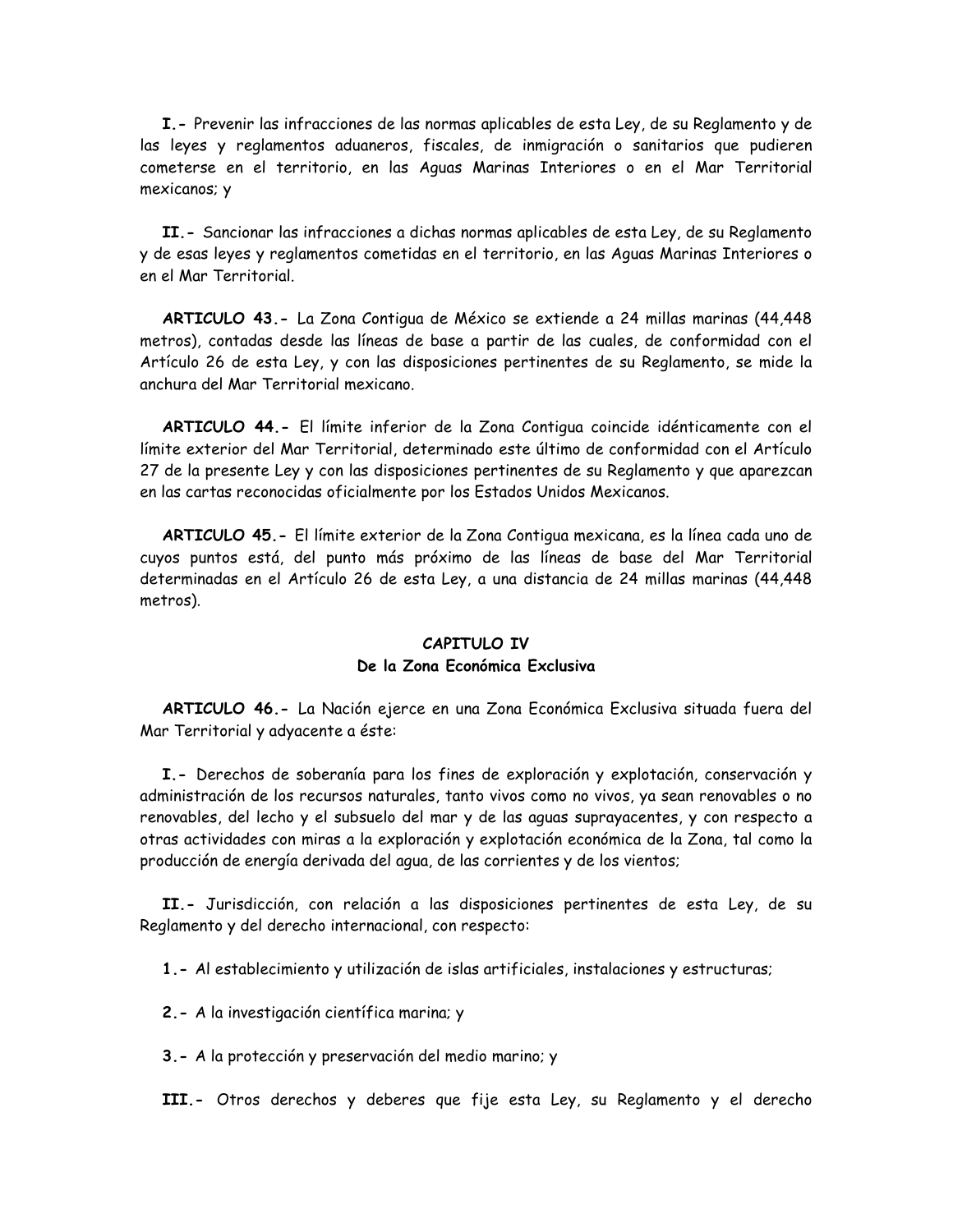internacional.

ARTICULO 47.- El Poder Ejecutivo Federal se asegurará de que, en el ejercicio de los derechos y jurisdicciones y en el cumplimiento de los deberes de la Nación en la Zona Económica Exclusiva, se tomen debidamente en cuenta los derechos y deberes de los demás Estados y se actúe de manera compatible con el derecho internacional.

ARTICULO 48.- El Poder Ejecutivo Federal respetará el goce de los Estados extranjeros, en la Zona Económica Exclusiva, de las libertades de navegación, de sobrevuelo y de tender cables y tuberías submarinos, así como de los otros usos del mar internacionalmente legítimos relacionados con dichas libertades, tales como los vinculados a la operación de embarcaciones, aeronaves, y cables y tuberías submarinos, y que sean compatibles con el derecho internacional.

ARTICULO 49.- El Poder Ejecutivo Federal vigilará que, al ejercitar los Estados extranjeros sus derechos y al cumplir sus deberes en la Zona Económica Exclusiva mexicana, tengan debidamente en cuenta los derechos, jurisdicciones y deberes de la Nación y cumplan esta Ley, su Reglamento y otros reglamentos nacionales adoptados de conformidad con la Constitución y normas aplicables de derecho internacional.

ARTICULO 50.- La Zona Económica Exclusiva Mexicana se extiende a 200 millas marinas (370,400 metros) contadas desde las líneas de base a partir de las cuales, de conformidad con el Artículo 26 de esta Ley, se mide la anchura del Mar Territorial.

ARTICULO 51.- Las islas gozan de zona económica exclusiva pero no así las rocas no aptas para mantener habitación humana o vida económica propia.

ARTICULO 52.- El límite interior de la Zona Económica Exclusiva coincide idénticamente con el límite exterior del Mar Territorial, determinado de conformidad con el Artículo 26 de esta Ley, y con las disposiciones pertinentes de su Reglamento, y que aparezca en las cartas reconocidas oficialmente por los Estados Unidos Mexicanos.

**ARTICULO 53.-** El límite exterior de la Zona Económica Exclusiva mexicana es la línea cada uno de cuyos puntos está del punto más próximo de las líneas de base del Mar Territorial determinadas en el Artículo 26 de esta Ley, a una distancia de 200 millas marinas (370,400 metros).

ARTICULO 54.- El límite exterior de la Zona Económica Exclusiva, en consecuencia, está constituido por una serie de arcos que unen los puntos cuyas coordenadas geográficas fueron publicadas por Decreto en el Diario Oficial de la Federación, el 7 de junio de 1976, y que aparezcan en las cartas oficialmente reconocidas por los Estados Unidos Mexicanos.

ARTICULO 55.- El Poder Ejecutivo Federal velará porque se respete, con sujeción a las disposiciones pertinentes de esta Ley, de su Reglamento y del derecho internacional, las libertades de navegación y sobrevuelo, en la Zona Económica Exclusiva mexicana por las embarcaciones y aeronaves de todos los Estados, sean ribereños o sin litoral.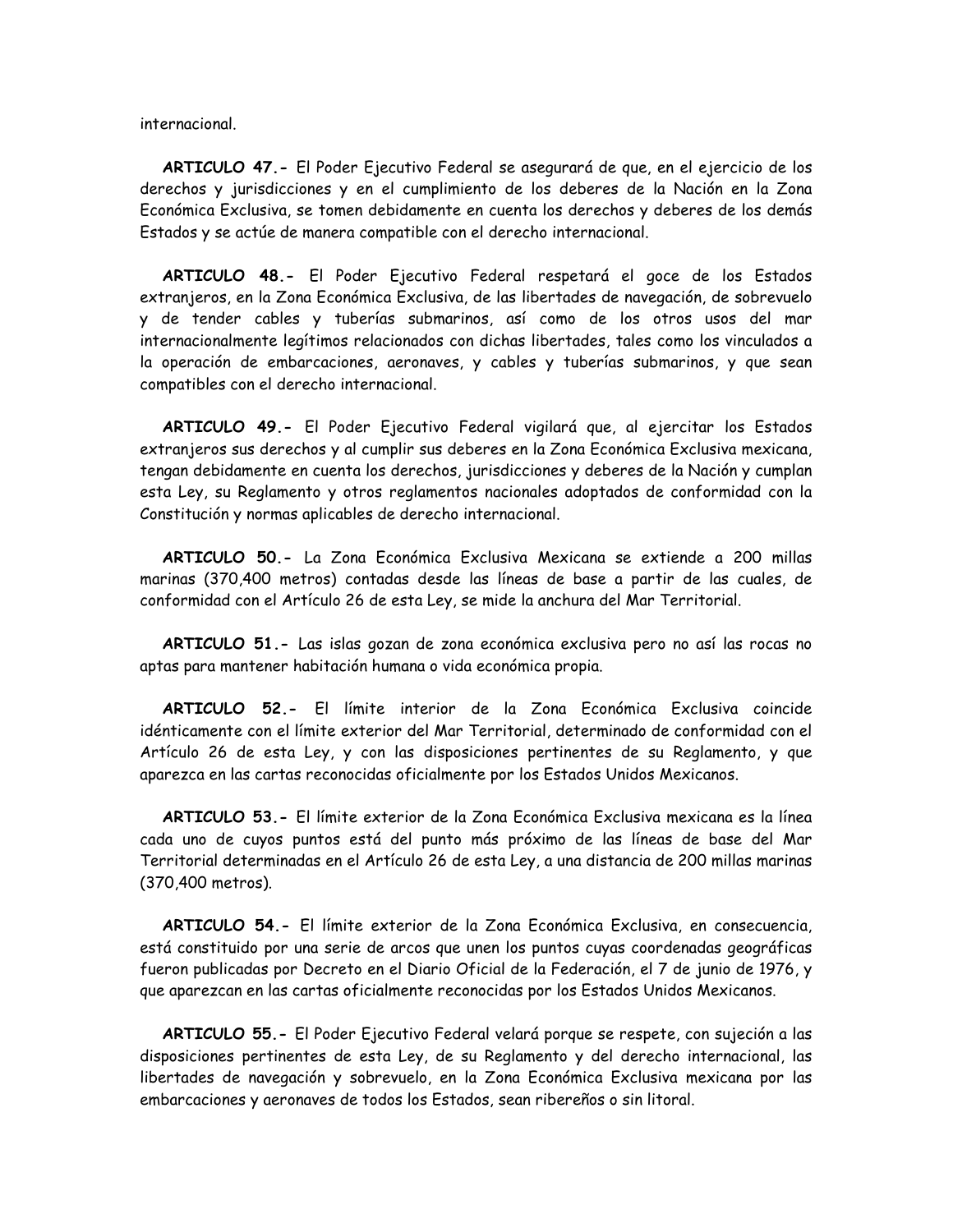ARTICULO 56.- El Poder Ejecutivo Federal dictará medidas adecuadas de administración y conservación para que los recursos vivos no se vean amenazados por una explotación excesiva, determinará la captura permisible de recursos vivos en la Zona Económica Exclusiva y, sin per juicio de lo anterior, promoverá la utilización óptima de dichos recursos. Cuando el total de la captura permisible de una especie sea mayor que la capacidad para pescar y cazar de las embarcaciones nacionales, el Poder Ejecutivo Federal dará acceso a embarcaciones extranjeras al excedente de la captura permisible de acuerdo con el interés nacional y bajo las condiciones que señale la legislación mexicana de pesca.

## CAPITULO V De la Plataforma Continental o Insular

ARTICULO 57.- La Nación ejerce derechos de soberanía sobre la Plataforma Continental y las Plataformas Insulares a los efectos de su exploración y de la explotación de sus recursos naturales

ARTICULO 58.- Los derechos de soberanía de la Nación a que se refiere el Artículo anterior son exclusivos, en el sentido de que si México no explora la Plataforma Continental y las Plataformas Insulares o no explota sus recursos naturales, nadie puede emprender estas actividades sin expreso consentimiento de las autoridades nacionales competentes.

ARTICULO 59.- Los derechos de soberanía de la Nación a que se refiere el Artículo 57 son independientes de la ocupación real o ficticia de la Plataforma Continental y de las Plataformas Insulares.

ARTICULO 60.- Los derechos de la Nación sobre la Plataforma Continental y las Plataformas Insulares no afectan la condición jurídica de las aguas suprayacentes, ni la del espacio aéreo situado sobre tales aguas.

ARTICULO 61.- El ejercicio de los derechos de la Nación sobre la Plataforma Continental y las Plataformas Insulares no deberá afectar la navegación y otros derechos y libertades de los demás Estados, previstos en esta Ley, en su Reglamento y según el derecho internacional ni tener como resultado una injerencia injustificada en ellos.

ARTICULO 62.- La Plataforma Continental y las Plataformas Insulares mexicanas, comprenden el lecho y el subsuelo de las áreas submarinas que se extienden más allá del mar territorial, y a todo lo largo de la prolongación natural del territorio nacional hasta el borde exterior del margen continental, o bien hasta una distancia de 200 millas marinas contadas desde las líneas de base a partir de las cuales se mide la anchura del mar territorial, en los casos de que el borde exterior del margen continental no llegue a esa distancia, de acuerdo con lo dispuesto por el derecho internacional. La definición anterior comprende la plataforma de islas, cayos y arrecifes que forman parte del territorio nacional.

Fe de erratas al artículo DOF 09-01-1986

ARTICULO 63.- Las islas gozan de Plataforma Insular, pero no así las rocas no aptas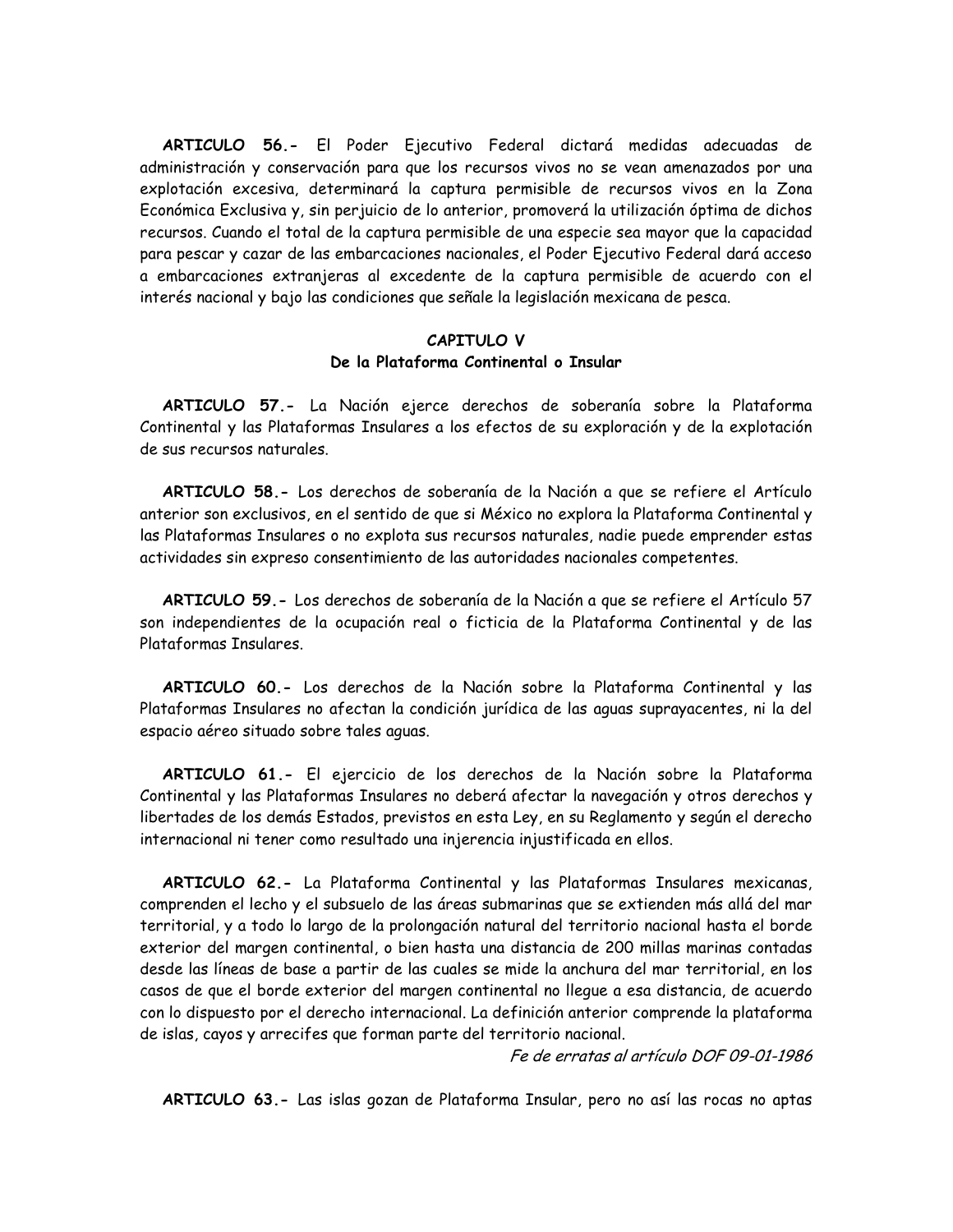para mantener habitación humana o vida económica propia.

ARTICULO 64.- El límite interior de la Plataforma Continental y de las Plataformas Insulares mexicanas coinciden idénticamente con el límite exterior del suelo del Mar Territorial determinado de conformidad con el Artículo 26 de esta Ley y con las disposiciones pertinentes de su Reglamento, y según aparezca en las cartas oficialmente reconocidas por los Estados Unidos Mexicanos.

ARTICULO 65.- En los lugares donde el borde exterior del margen continental de la Plataforma Continental y de las Plataformas Insulares no llegue a 200 millas marinas contadas desde las líneas de base a partir de las cuales se mide el Mar Territorial, el límite exterior de las citadas Plataformas coincidirá idénticamente con el límite exterior del suelo de la Zona Económica Exclusiva, determinado conforme a lo previsto en los Artículo 53 y 54 de esta Ley, y que aparezca en las cartas oficialmente reconocidas por los Estados Unidos Mexicanos.

### **TRANSITORIOS**

ARTICULO PRIMERO.- La presente Ley entrará en vigor en la fecha de su publicación en el Diario Oficial de la Federación.

ARTICULO SEGUNDO.- La presente Ley deroga la Ley Reglamentaria del Párrafo Octavo del Artículo 27 Constitucional, relativo a la Zona Económica Exclusiva, publicada en el Diario Oficial de la Federación el 13 de febrero de 1976.

ARTICULO TERCERO.- La presente Ley deroga todas las disposiciones legales en vigor que se le opongan. Las materias no previstas en esta Ley relacionadas con actividades en las zonas marinas de jurisdicción nacional, se regirán por la legislación nacional en vigor en lo que no se le opongan.

ARTICULO CUARTO.- Las infracciones a lo dispuesto en la presente Ley serán sancionadas por las autoridades nacionales competentes de conformidad con los ordenamientos nacionales aplicables a sus distintas materias.

México, D. F., a 18 de diciembre de 1985.- Sen. Socorro Díaz Palacios, Presidenta.- Dip. Fernando Ortiz Arana, Presidente.- Sen. Guillermo Mercado Romero, Secretario.- Dip. Reyes Rodolfo Flores Z., Secretario.- Rúbricas.

En cumplimiento de lo dispuesto por la fracción I del artículo 89 de la Constitución Política de los Estados Unidos Mexicanos y para su debida publicación y observancia, expido el presente Decreto en la residencia del Poder Ejecutivo Federal, en la ciudad de México, Distrito Federal, a los veinte días del mes de diciembre de mil novecientos ochenta y cinco.-Miguel de la Madrid H.- Rúbrica.- El Secretario de Gobernación, Manuel Bartlett D.-Rúbrica.- El Secretario de Relaciones Exteriores, Bernardo Sepúlveda Amor.- Rúbrica.- El Secretario de Marina, Miquel Angel Gómez Ortega.- Rúbrica.- El Secretario de Comunicaciones y Transportes, Daniel Díaz Díaz.- Rúbrica.- El Secretario de Turismo,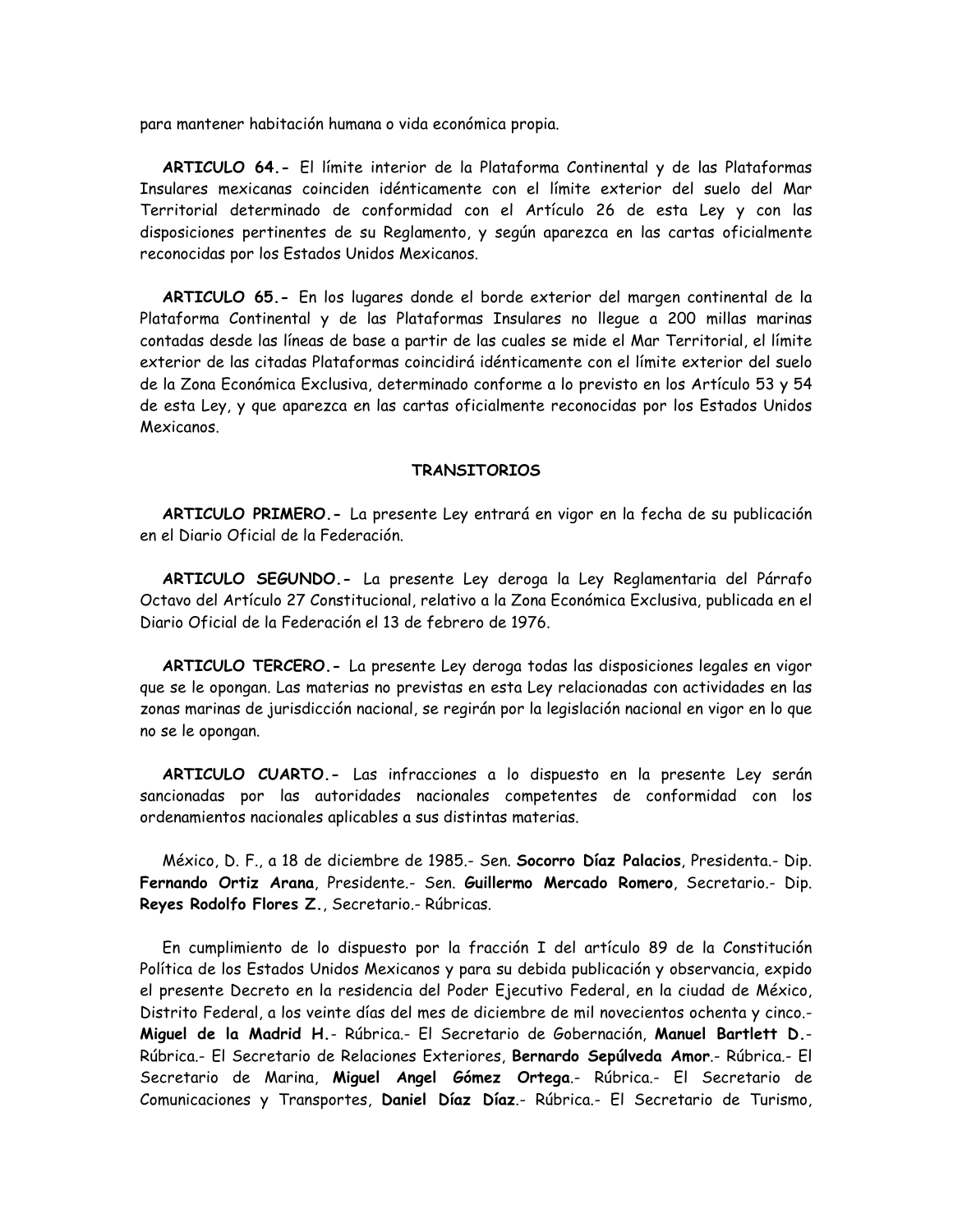Antonio Enríquez Savigñac.- Rúbrica.- El Secretario de Pesca, Pedro Ojeda Paullada.-Rúbrica.

Fe de erratas al párrafo DOF 09-01-1986